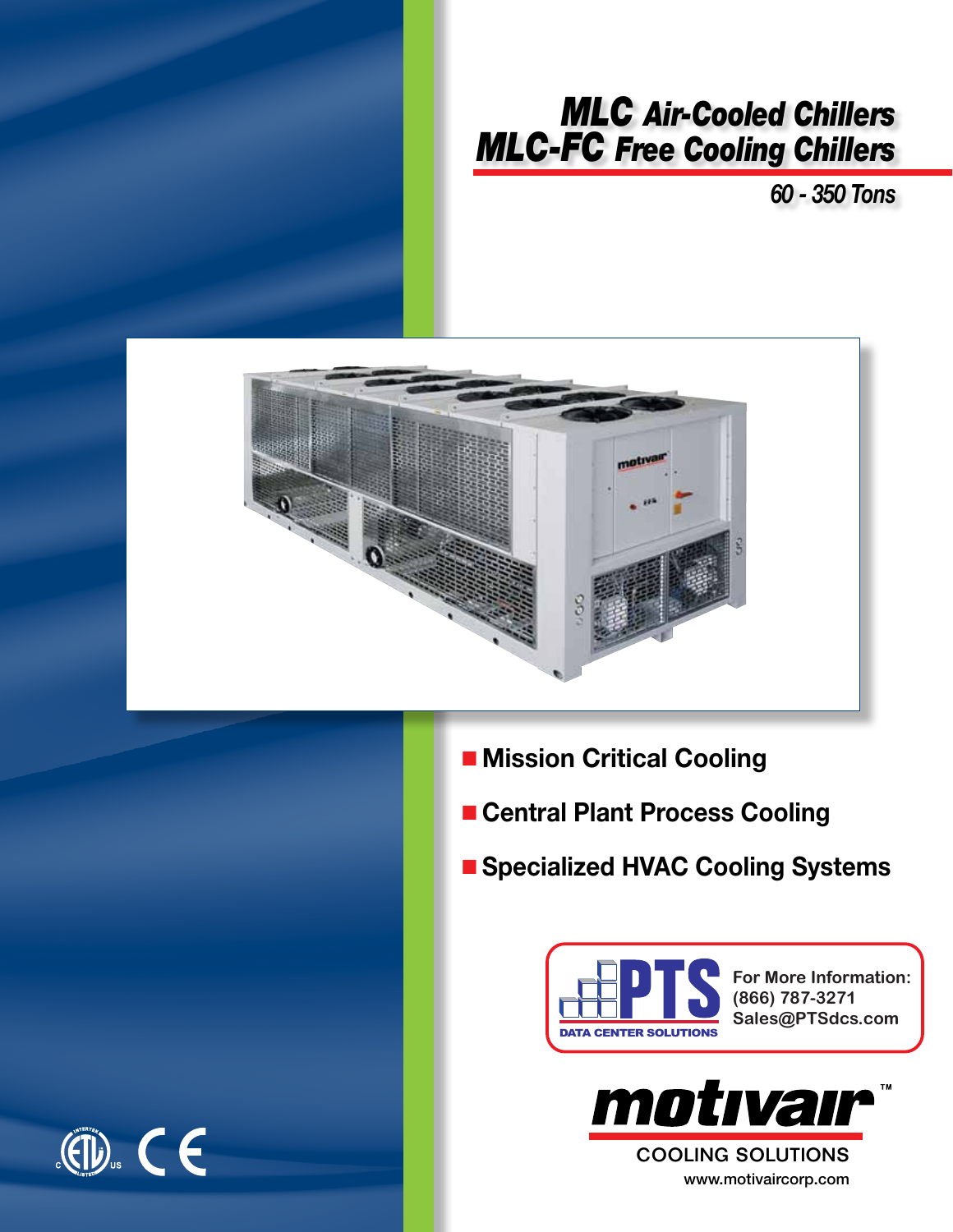

The MLC range of chillers was designed for Mission Critical Facilities, Central Chiller applications, larger critical industrial processes and customized HVAC systems. The development of this expanded chiller range was focused on four important design criteria: reliability, efficiency, flexibility and control.

The MLC-FC range offers all of the above features plus maximum Free Cooling energy savings in cooler ambient temperatures. MLC-FC chillers are ideally applied to year round data processing, medical & industrial process cooling applications.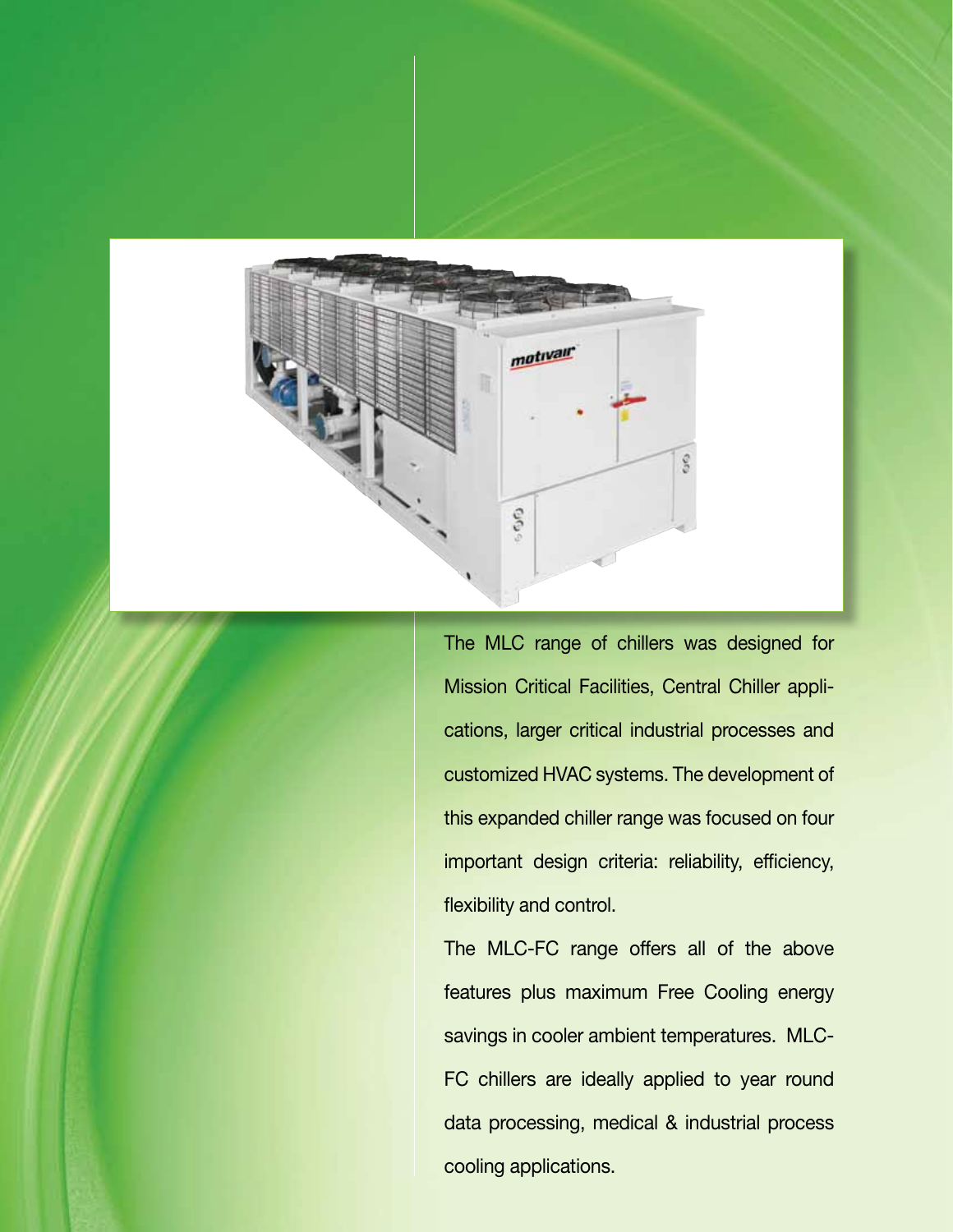# *MLC & MLC-FC range of Chillers*

#### **Reliability**

The MLC chillers have been designed for ultimate reliability. Dual screw compressors, independent refrigeration circuits, automatic lead/lag control, state of the art PLC controllers with multiple safeties and alarms, and premium refrigeration components all combine to create a reliable chiller suited for the most demanding applications.

### **Efficiency & Flexibility**

This new generation of MLC & MLC-FC chillers utilizes the latest technologies to produce the highest possible efficiency. By integrating PLC algorithms, variable frequency drives, R-134a refrigerant and cutting edge production techniques, Motivair is able to maximize chiller performance with minimum energy consumption.

Unlike many other manufacturers, Motivair has the ability to modify and adapt its standard range of chillers to meet a customer's unique needs. Chillers can be designed for high or low water and high or low ambient temperatures. Chillers can be equipped with an Integrated Free Cooling system, low noise option, high elevation package, pump and tank stations. They can be adapted to integrate with almost any Building Control System. These options along with many other custom additions allow Motivair to create the best solution for any customer's cooling requirements.

# **control**

Optimizing the performance of the MLC chillers is achieved through a customized PLC controller. Close control of the supply water temperature and total control of the chiller operation allows the customer to receive the very best performance from the chiller and the equipment being cooled. Eight total steps of unloading achieve optimal stability during changing heat loads, while minimizing power costs. Compressor lead/lag control can be customized by the operator, and insures even wear on each refrigeration screw compressor. Condenser fan speed control insures reliable operation during exposure to low ambient temperatures. An optional Integrated Free-Cooling System built into the chiller automatically switches the chiller operation to maximize energy savings and increase chiller component life when ambient temperatures drop below the selected return water temperatures.

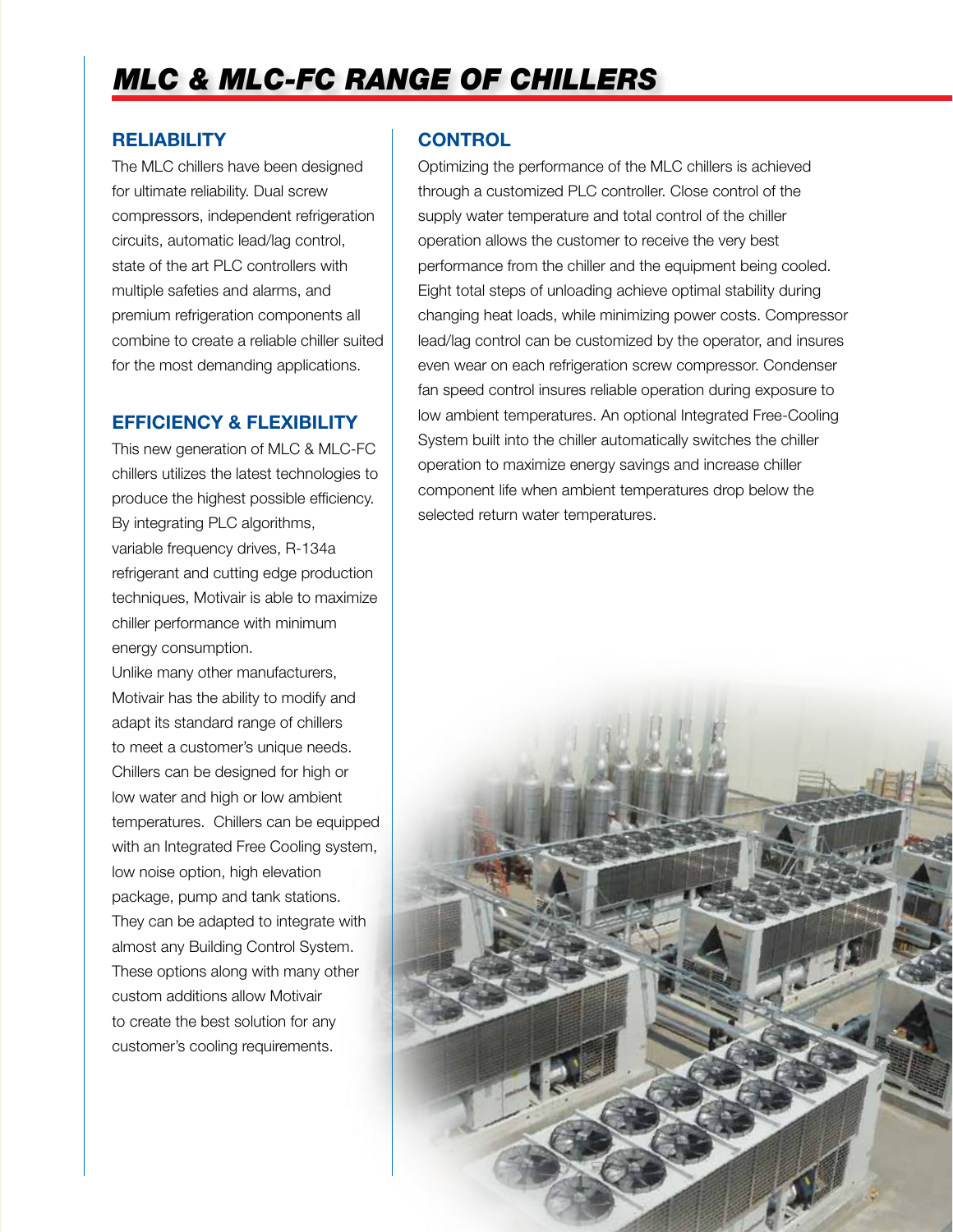# *Mlc & MLC-FC Chiller features*

### **Refrigeration Compressors**

All MLC chillers feature two heavy duty, 3500-RPM semi hermetic screw



compressors mounted in two completely independent refrigeration circuits. Each compressor

features 4 steps of unloading for virtually unlimited capacity control. One circuit can be serviced while the second circuit remains fully operational. Positive lubrication, low oil level switch, motor over temperature protection and Liquid injection, all combine to provide extended compressor life.

### **Evaporator**

The MLC & MLC-FC chillers feature an ASME U stamped, dual circuited evaporator mounted on the chiller base. Carbon steel shell with heavy gauge copper tubes insures long life and highly efficient heat transfer under varying loads. All MLC evaporators feature removable end bonnets and pressure relief valves.

### **Refrigerant Components**

Each circuit includes an electronic expansion valve, liquid receiver, filter dryer with replaceable core, sight glass with color-change moisture indicator, pump down service valves on compressor and receiver, high and low side service access valves, HP and LP pressure safety switches, and glycerin filled HP and LP gauges.

#### **Condensers**

The MLC air-cooled condensers are constructed from seamless copper tubes expanded into aluminum fins. The large face area, combined with the induced air flow from multiple fans results in 100% rated cooling capacity at 95°F ambient. Standard fan speed control permits reliable chiller operation in -20°F (glycol required). Remote air-cooled condensers feature galvanized steel or aluminum housings, compartmentalized fans, weatherproof fan motors, fan cycling/fan speed control, and independent fan motor overloads and contactors.

### **Condenser Fans & Motors**

Fans feature heavy-duty, cast aluminum blades, which do not flex or loose efficiency at the top of their

# **CONDENSER** fan/motor



motrva

CO

performance curve. Motors are TEAO; suitable for outdoor use, and variable speed operation. These exceptionally reliable motors feature reversed stator and rotor, which eliminates the traditional motor shaft. The outer shell of the motor is the rotating body, to which the rigid cast aluminum blades are cast or bolted. This unique arrangement reduces torque stress on the blades, eliminates fan blade stress fractures, maximizes airflow, and maintains efficiency over the entire performance curve.

#### **Refrigerants**

As a global supplier Motivair produces the MLC & MLC-FC chillers with the widest variety of environmentally compatible refrigerants available in industry today. The current standard is R-134A refrigerant which is the most efficient refrigerant available. Other options include R-407C and R-404A which are used based on application requirements.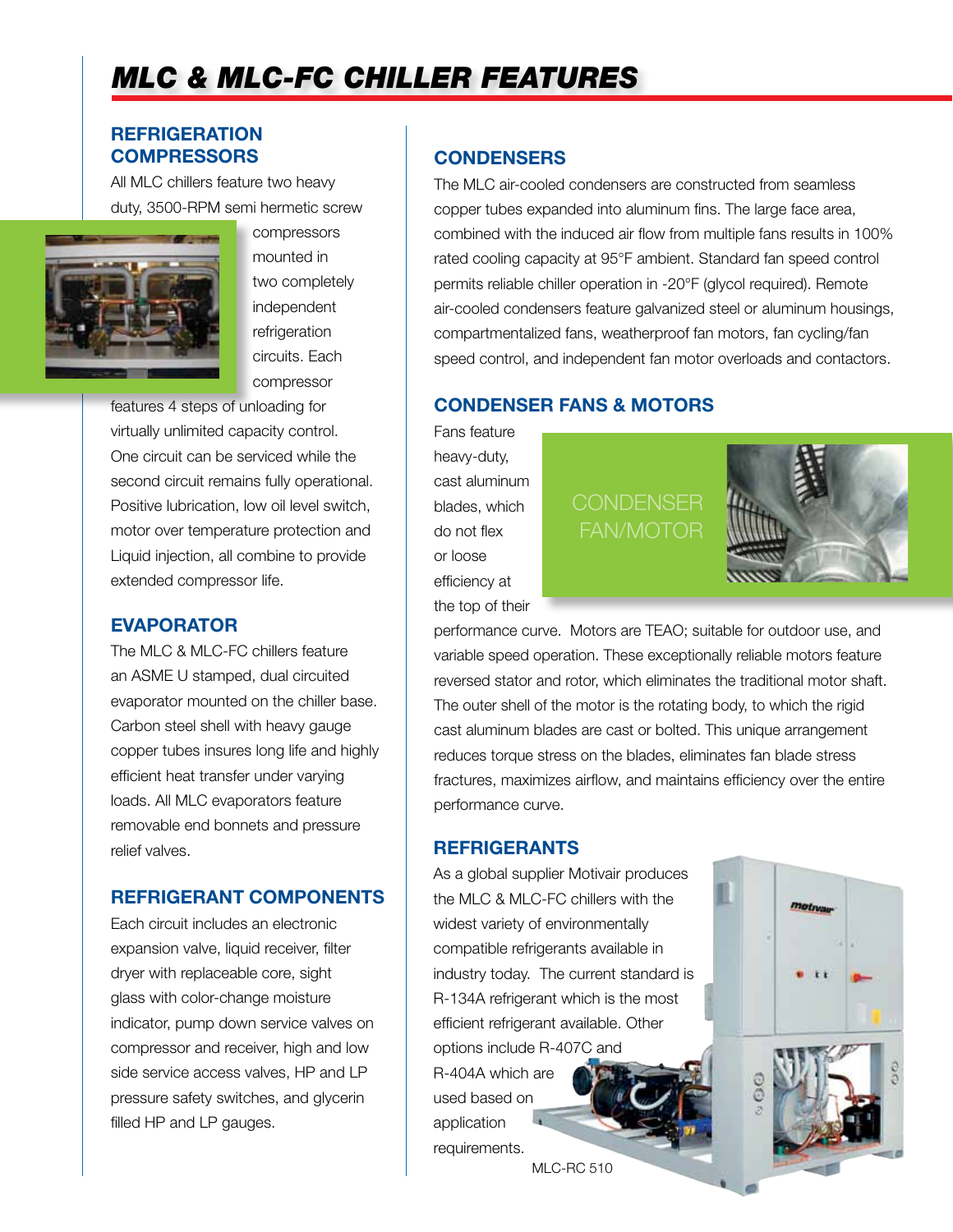# **The Ultimate Solution For Optimal Energy Savings**

The Motivair MLC-FC chillers with "Free-Cooling" capability are designed to provide the owner with optimal performance, year round, in varying ambient temperatures. This "Free-Cooling" option, available on models MLC-FC 200 – MLC-FC 1200 is supplied complete with "Free-Cooling" coil and the PCO3 advanced PLC control package – a unique single package for year-round energy savings.

The refrigeration plant is designed to cool the designated heat load during the highest summer temperatures. When ambient temperatures fall overnight or during cooler seasonal weather, the integrated "Free-Cooling" system is automatically activated. The system operates by directing the return chilled glycol through the "Free-Cooling" coil, before it enters the evaporator. This is achieved via an automatic motorized valve, controlled by the PLC, whenever the ambient falls below the return chilled glycol temperature set point. The glycol is either partially or completely cooled in the "Free-Cooling" coil for maximum energy savings. As a result, less mechanical refrigeration is required to achieve the chilled glycol set point, and the refrigeration compressors are cycled off by the PLC, which continuously monitors the system.

Energy savings in areas with cooler winter months are substantial. Wear and tear on chiller components is dramatically reduced, due to fewer running hours during winter months. Automatic switching between mechanical cooling and "Free-Cooling" allows for optimal performance year round. As a general rule of thumb, "Free-Cooling" savings *more than pay for the initial investment in the first year of operation!*

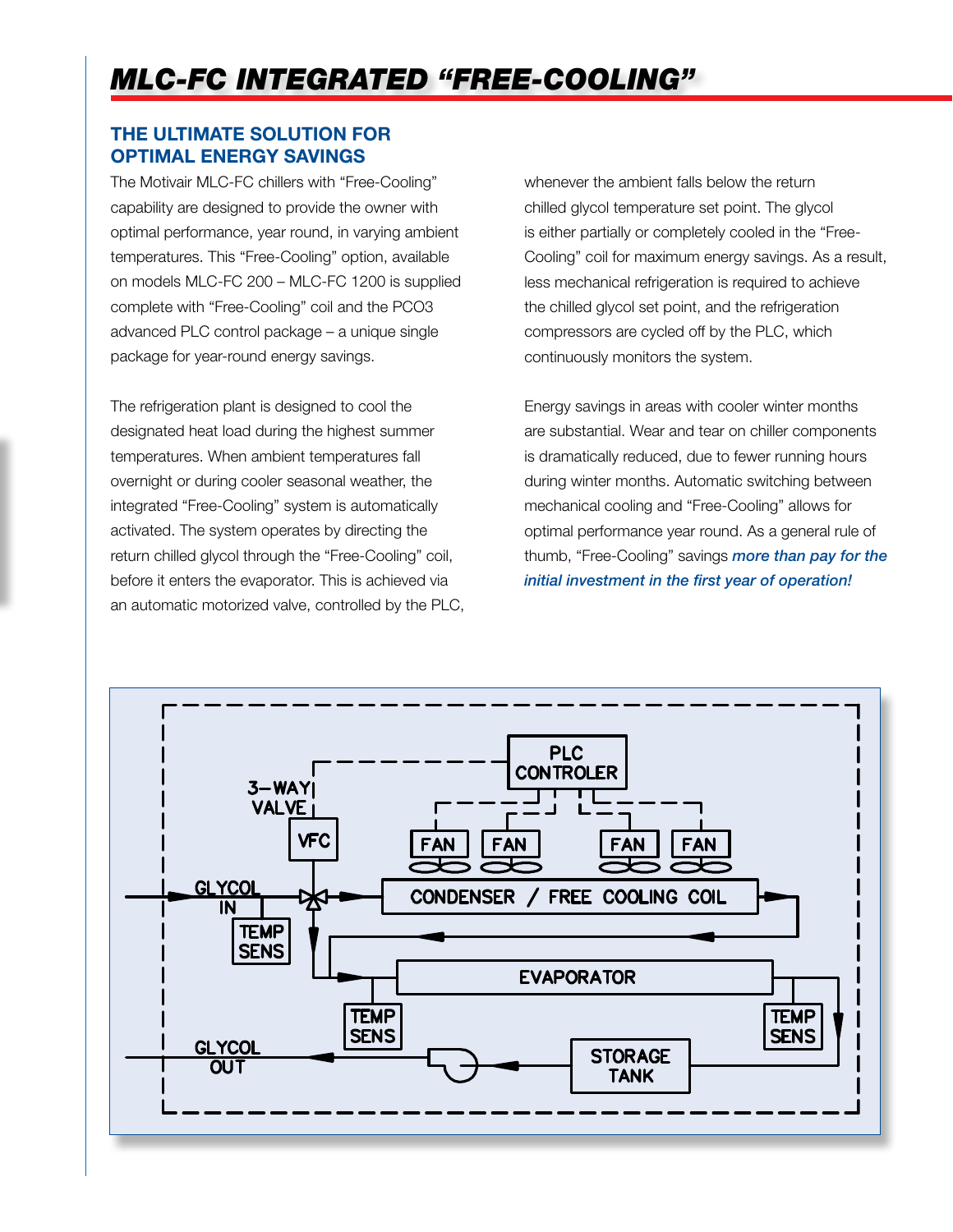# *MLC & MLC-FC controls*

# **PLC Controls**

The MLC range features the PCO3 control system, which is an advanced Programmable Logic Controller, with a base-operating platform that can be easily modified to adapt to various applications. A multi-character LCD display, and easy to follow directional prompts, gives the operator complete control over all chiller functions. Multiple digital and analog inputs as well as digital and PWM outputs offer unparalleled control possibilities. Control features of the PCO3 include:



PC03 Display





- **Highly visible LCD display**
- **n** Tactile push-buttons
- **n** Adjustable alarm set points
- °F/°C selectable
- **n** Compressor Lead/Lag control
- Anti-Compressor short cycle
- **Compressor failure alarm**
- **Adjustable water set point**
- **n** Supply water temp. display
- Return water temp. display
- **Low water temperature alarm**
- **Freeze alarm**
- $\blacksquare$  Low water/glycol flow alarm
- $\blacksquare$  High water temperature alarm
- **Low refrigeration pressure alarm**
- High refrigeration pressure alarm
- **n** Irregular voltage alarm
- General Alarm Relay
- Remote Start/Stop Relay
- **n** Manual alarm reset
- **RS 232/RS 485 communication**
- Ethernet Communication
- **LON, BACNET, MODBUS** communication (optional)

# **Intelligent Chiller Response**

The Latest generation of Motivair software allows the chillers to respond to system changes in real time and to adjust performance accordingly. The proprietary control logic in the MLC & MLC-FC chillers provides:

- Automatic restart after a power outage
- $\blacksquare$  Rapid restart of refrigeration compressors after a power outage, while affording maximum compressor protection
- Selective decision on which compressor(s) to start first based on run-time and fastest possible response to system load
- Liquid injection to the compressors under high ambient operation
- Seamless transition between refrigeration and optional Free Cooling mode based on system load, chilled water temperature, ambient temperatures and installation profile.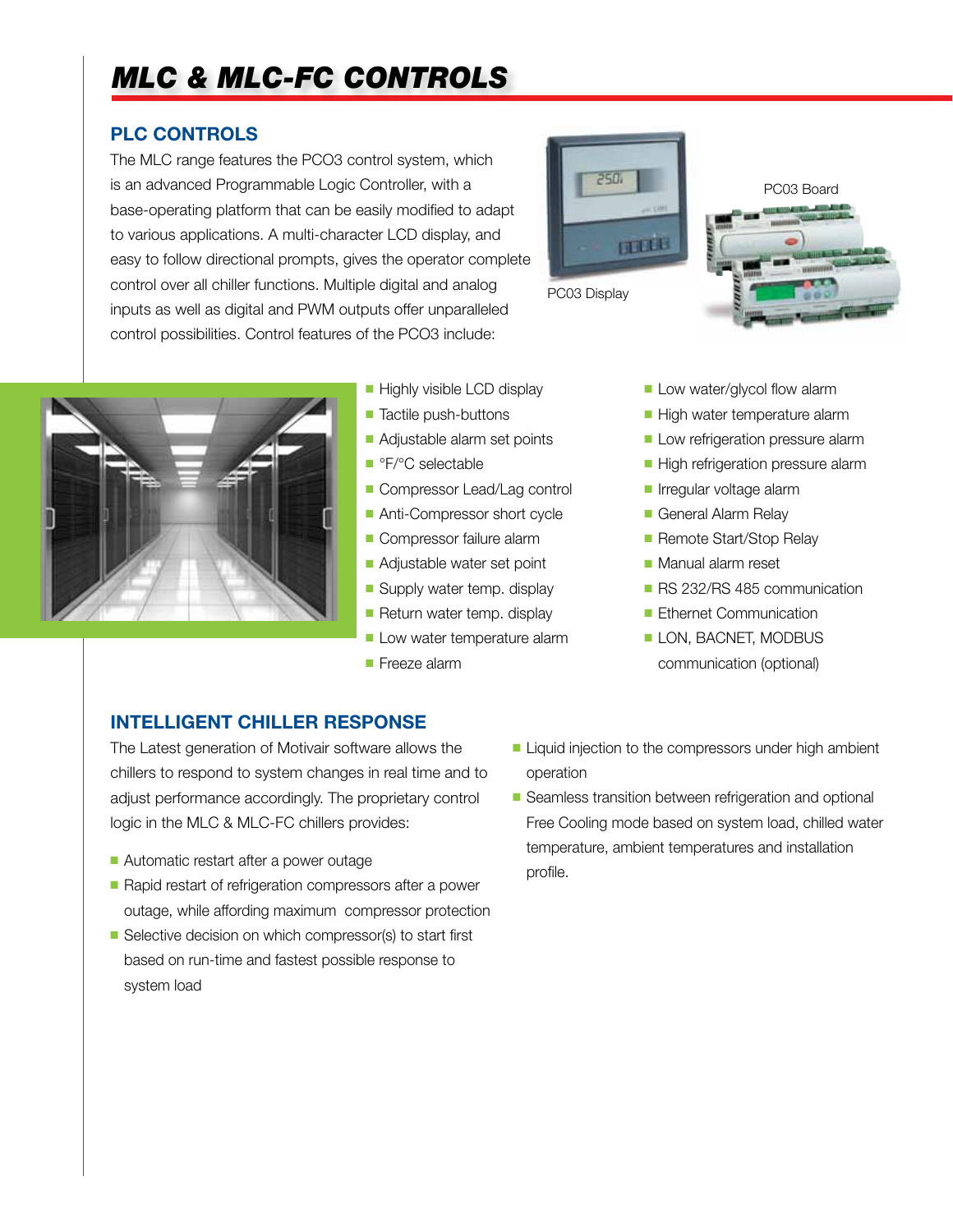# **MLC & MLC-FC specifications**

| <b>MLC &amp; MLC-FC CHILLER RANGE</b><br><b>WITH SCREW COMPRESSORS</b> | <b>MLC</b>     | 200            | 270            | 340            | 390            | 510                                        | 600            | 660            | 820            | 930            | 1100                | 1150                | 1200           |
|------------------------------------------------------------------------|----------------|----------------|----------------|----------------|----------------|--------------------------------------------|----------------|----------------|----------------|----------------|---------------------|---------------------|----------------|
| NOMINAL COOLING CAPACITY                                               | BTU/H          |                |                |                |                |                                            |                |                |                |                | 3.108.183 3.566.133 | 4,004,733 4,244,100 |                |
| EWT 54°F LWT 44°F AMB 95°F                                             |                | 674,383        | 812,700        | 961.050        |                | 1,286,417  1,449,100  2,052,533  2,329,883 |                |                | 2,730,500      |                |                     |                     |                |
| MLC-FC 100% FREE COOLING AMBIENT TEMP.                                 | °F             | 30.7           | 29.3           | 25.7           | 26.8           | 25.2                                       | 24.3           | 24.8           | 23.2           | 24.3           | 22.6                | 22.8                | 22.6           |
| REFRIGERATING CIRCUIT                                                  | Qty.           | $\overline{2}$ | $\overline{2}$ | $\overline{2}$ | $\overline{2}$ | $\overline{2}$                             | $\overline{2}$ | $\overline{2}$ | $\overline{2}$ | $\overline{2}$ | $\overline{2}$      | $\overline{2}$      | $\overline{2}$ |
| <b>SCREW COMPRESSOR</b>                                                | Qty.           | $\overline{2}$ | $\overline{2}$ | $\overline{2}$ | $\overline{2}$ | $\overline{2}$                             | $\overline{2}$ | $\overline{2}$ | $\overline{2}$ | $\overline{2}$ | $\overline{2}$      | $\overline{2}$      | $\overline{2}$ |
| CAPACITY STEPS (PER COMPRESSOR)                                        | Qty.           | 3              | 3              | $\overline{4}$ | $\overline{4}$ | $\overline{4}$                             | $\overline{4}$ | $\overline{4}$ | $\overline{4}$ | $\overline{4}$ | $\overline{4}$      | $\overline{4}$      | $\overline{4}$ |
| <b>FANS / CONDENSER</b>                                                |                |                |                |                |                |                                            |                |                |                |                |                     |                     |                |
| MLC ELECTRONIC FAN SPEED CONTROL                                       | Qty.           | $\overline{2}$ | $\overline{2}$ | $\overline{2}$ | $\overline{2}$ | $\overline{2}$                             | $\overline{2}$ | $\overline{2}$ | $\overline{2}$ | $\overline{2}$ | $\overline{2}$      | $\overline{2}$      | $\overline{2}$ |
| MLC TOTAL CONDENSER AIR FLOW                                           | <b>CFM</b>     | 40.100         | 40,700         | 50,800         | 58,300         | 89,500                                     | 97,700         | 141,300        | 134,300        | 150,700        | 181,300             | 200,100             | 217,800        |
| <b>MLC FANS</b>                                                        | Qty.           | $\overline{4}$ | $\overline{4}$ | 6              | 6              | 10                                         | 10             | 14             | 14             | 16             | 18                  | 20                  | 22             |
| MLC FANS TOTAL NOMINAL POWER                                           | <b>HP</b>      | 9              | 9              | 13             | 13             | 22                                         | 22             | 31             | 31             | 35             | 40                  | 44                  | 48             |
| MLC-FC ELECTRONIC FAN SPEED CONTROL                                    | Qty.           | $\overline{2}$ | $\overline{2}$ | $\overline{2}$ | $\overline{2}$ | $\overline{2}$                             | $\overline{2}$ | $\overline{2}$ | $\overline{2}$ | $\overline{2}$ | $\overline{2}$      | $\overline{2}$      | $\overline{2}$ |
| MLC-FC TOTAL CONDENSER AIR FLOW                                        | <b>CFM</b>     | 56.600         | 54.400         | 50.800         | 78,000         | 75,600                                     | 118.000        | 142.000        | 134.000        | 150,800        | 181.300             | 200.100             | 217.800        |
| <b>MLC-FC FANS</b>                                                     | Qty.           | 6              | $6\phantom{1}$ | 6              | 10             | 10                                         | 14             | 16             | 16             | 18             | 20                  | 22                  | 24             |
| MLC-FC FANS TOTAL ABSORBED POWER                                       | <b>HP</b>      | 13             | 13             | 13             | 22             | 22                                         | 31             | 35             | 35             | 40             | 44                  | 63                  | 69             |
| <b>OPTIONAL PUMP &amp; TANK</b>                                        |                |                |                |                |                |                                            |                |                |                |                |                     |                     |                |
| <b>NOMINAL FLOW</b>                                                    | <b>GPM</b>     | 149            | 180            | 213            | 285            | 321                                        | 455            | 516            | 605            | 688            | 790                 | 887                 | 940            |
| OPTIONAL PUMP PRESSURE                                                 | PSI            | 42.0           | 41.9           | 38.4           | 42.8           | 39.7                                       | 46.0           | 40.7           | 44.8           | 42.6           | 49.0                | 26.2                | 31.2           |
| OPTIONAL PUMP ABSORBED POWER                                           | <b>HP</b>      | 10             | 10             | 10             | 15             | 15                                         | 25             | 25             | 30             | 30             | <b>CF</b>           | CF                  | <b>CF</b>      |
| OPTIONAL PUMP ABSORBED CURRENT                                         | $\overline{A}$ | 12             | 12             | 12             | 19             | 19                                         | 30             | 30             | 36             | 36             |                     |                     |                |
| FLANGED CHILLED WATER CONNECTIONS                                      | IN             | 4"             | 4"             | 4"             | 5"             | 5"                                         | 6"             | 6"             | 6"             | 8"             | 8"                  | 8"                  | 8"             |
| OPTIONAL TANK VOLUME                                                   | gallons        | 150            | 150            | 150            | 150            | 150                                        | 150            | 175            | 175            | $\overline{a}$ |                     |                     |                |
| <b>ELECTRICAL DATA</b>                                                 |                |                |                |                |                |                                            |                |                |                |                |                     |                     |                |
| POWER CIRCUIT                                                          | V/Ph/Hz        |                |                |                |                |                                            | 460/3/60       |                |                |                |                     |                     |                |
| <b>AUXILIARY CIRCUIT</b>                                               | V/Ph/Hz        |                |                |                |                |                                            | (230-24)/1/60  |                |                |                |                     |                     |                |
| MLC FULL LOAD AMPS (FLA)*                                              | A              | 102            | 130            | 148            | 186            | 234                                        | 301            | 345            | 411            | 448            | 545                 | 598                 | 619            |
| MLC MINIMUM CIRCUIT AMPACITY (MCA)*                                    | $\overline{A}$ | 113            | 145            | 164            | 207            | 260                                        | 335            | 383            | 457            | 498            | 606                 | 667                 | 689            |
| MLC MAXIMUM OVERCURRENT PROTECTION (MOP)*                              | $\overline{A}$ | 158            | 204            | 229            | 291            | 363                                        | 472            | 535            | 643            | 699            | 853                 | 936                 | 967            |
| MLC-FC FULL LOAD AMPS (FLA)*                                           | $\overline{A}$ | 107            | 136            | 148            | 197            | 234                                        | 313            | 351            | 417            | 453            | 551                 | 604                 | 625            |
| MLC-FC MINIMUM CIRCUIT AMPACITY (MCA)*                                 | $\overline{A}$ | 119            | 151            | 164            | 218            | 260                                        | 347            | 389            | 463            | 504            | 612                 | 671                 | 695            |
| MLC-FC MAXIMUM OVERCURRENT PROTECTION (MOP)*                           | $\overline{A}$ | 164            | 210            | 229            | 302            | 363                                        | 483            | 541            | 649            | 704            | 859                 | 941                 | 973            |
| <b>NOISE DATA</b>                                                      |                |                |                |                |                |                                            |                |                |                |                |                     |                     |                |
| MLC SOUND PRESSURE LEVEL (Silenced optional)**                         | dbA            | 61.0           | 63.2           | 63.3           | 64.6           | 64.9                                       | 67.8           | 69.1           | 70.5           | 71.1           | 71.4                | 72.1                | 72.1           |
| MLC-FC SOUND PRESSIRE LEVEL (Silenced optional)**                      | dbA            | 60.9           | 63.1           | 63.3           | 64.6           | 64.9                                       | 67.4           | 68             | 70             | 70.5           | 70.7                | 71.4                | 72.1           |
| <b>DIMENSIONS AND WEIGHTS</b>                                          |                |                |                |                |                |                                            |                |                |                |                |                     |                     |                |
| <b>MLC</b> Length                                                      | IN             | 118            | 118            | 157            | 157            | 197                                        | 197            | 260            | 260            | 295            | 354                 | 394                 | 394            |
| <b>MLC Width</b>                                                       | IN             | 79             | 79             | 79             | 79             | 79                                         | 79             | 79             | 79             | 79             | 81                  | 81                  | 81             |
| <b>MLC Height</b>                                                      | IN             | 85             | 85             | 85             | 85             | 94                                         | 94             | 94             | 94             | 94             | 94                  | 94                  | 94             |
| MLC-FC Length                                                          | IN             | 157            | 157            | 157            | 197            | 197                                        | 260            | 295            | 295            | 354            | 394                 | 455                 | 455            |
| <b>MLC-FC Width</b>                                                    | IN             | 79             | 79             | 79             | 79             | 79                                         | 79             | 79             | 79             | 81             | 81                  | 81                  | 81             |
| <b>MLC-FC Height</b>                                                   | IN             | 85             | 85             | 85             | 85             | 94                                         | 94             | 94             | 94             | 94             | 94                  | 94                  | 94             |
| MLC Weight - Installed*                                                | LBS            | 7.880          | 8.460          | 9,510          | 10.060         | 11,320                                     | 12.570         | 14,400         | 15,190         | 16.230         | 17.510              | 20.200              | 20,650         |
| MLC-FC Weight Installed*                                               | LBS            | 8.787          | 9.568          | 9.986          | 12.121         | 12.677                                     | 15.856         | 17.794         | 18.116         | 21.124         | 20.930              | 22,467              | 23.720         |

\* Does not include optional pump or tank

\*\* Distance measured in an open field at 33 feet from condenser

# **MLC capacity correction chart**

| <b>Capacity Correction Factors (cf)</b> | (Multiply catalog capacities by correction factors) |      |      |      |                  |      |          |  |  |
|-----------------------------------------|-----------------------------------------------------|------|------|------|------------------|------|----------|--|--|
| Chilled Water Temp. (°F)                | 23                                                  | 32   | 40   | 45   | 50               | 55   | 60       |  |  |
| cf1 °F                                  | 0.63                                                | 0.77 | 0.93 |      |                  | 1.2  | 1.3      |  |  |
| Ambient Temp. (°F)                      | 85                                                  | 90   | 95   | 100  | Consult Motivair |      |          |  |  |
| $cf2$ °F (MLC)                          | 1.06                                                | 1.03 |      | 0.96 |                  |      |          |  |  |
| Glycol % (by weight)                    |                                                     | 10   | 20   | 30   | 40               | 50   | Consult  |  |  |
| Cf4                                     |                                                     | 0.99 | 0.98 | 0.97 | 0.96             | 0.94 | Motivair |  |  |